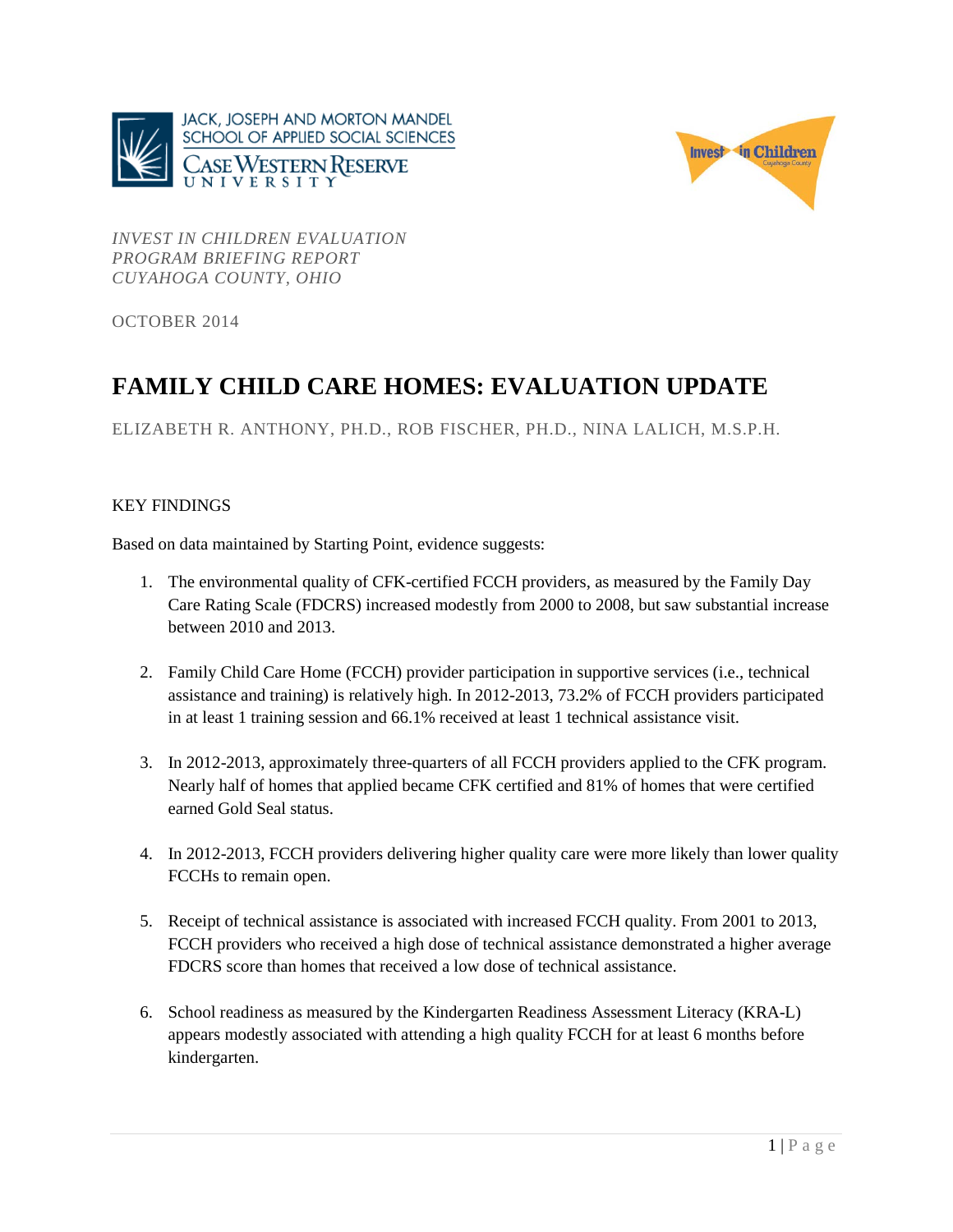## **Introduction**

Family child care is a home-based service where a caregiver provides child care in his or her home. It is a widely used type of care for infants, toddlers, and preschoolers in the United States. Launched in 1999, Invest in Children's (IIC) Family Child Care Home (FCCH) initiative sought, in part, to improve the quality of the FCCH system in Cuyahoga County. Starting Point, the regional Child Care Resource and Referral Agency, was tasked with providing technical assistance and training to support the development of high quality FCCHs in the county. All professional development and quality enhancement activities are designed to create an early care and education system that will prepare children for school and later life.

# **Professional Development Opportunities for FCCH Providers**

Starting Point offers training and professional development opportunities covering topics from the business of child care to child development, first aid, developmentally appropriate practices, communicable diseases, building relationships with families and more. In addition, FCCH providers can participate in Starting Point's voluntary Care for Kids (CFK) program. CFK is aimed at fostering quality in child care homes. FCCH providers must apply to the program and participate in higher levels of training and assessment. CFK certifies FCCH providers as achieving Gold Seal status if they earn a Family Day Care Rating Scale (FDCRS; described below) score of 5 or higher.

FCCH providers can also participate in the T.E.A.C.H. Early Childhood Ohio Scholarship program. T.E.A.C.H. is a compensation and retention program for child care professionals developed to advance their level of education by making the educational process affordable. T.E.A.C.H. helps FCCH providers gain a child development associate (CDA) credential or a college degree.

## **Evaluation Methodology**

Drawing heavily on electronic data maintained by Starting Point, this evaluation examines whether the quality of child care delivered in FCCHs has improved over time as a result of professional development participation among FCCH providers.

## **The core questions to be examined in this report are:**

- 1. To what extent do FCCH providers make use of professional development opportunities including training and technical assistance, CFK, and the T.E.A.C.H. Early Childhood Ohio Scholarship?
- 2. Has the quality of care delivered in FCCHs increased with time?
- 3. Does participation in the FCCH technical assistance program relate to quality in the child care setting over time?

Environmental quality is measured in CFK using the FDCRS (Harms & Clifford, 1989). The FDCRS is a widely used measure of process quality in FCCHs, assessing the characteristics of the physical environment as well as the learning experiences of the children in care. It includes 32-items covering six subscales or categories. Subscales include space and furnishings for care and learning, basic care, language and reasoning, learning activities, social development, and adult needs. Each item is scored from 1, inadequate or poor, to 7, excellent. A score of 5 or greater warrants a Gold Seal, indicating high quality care that is meeting the developmental needs of the children.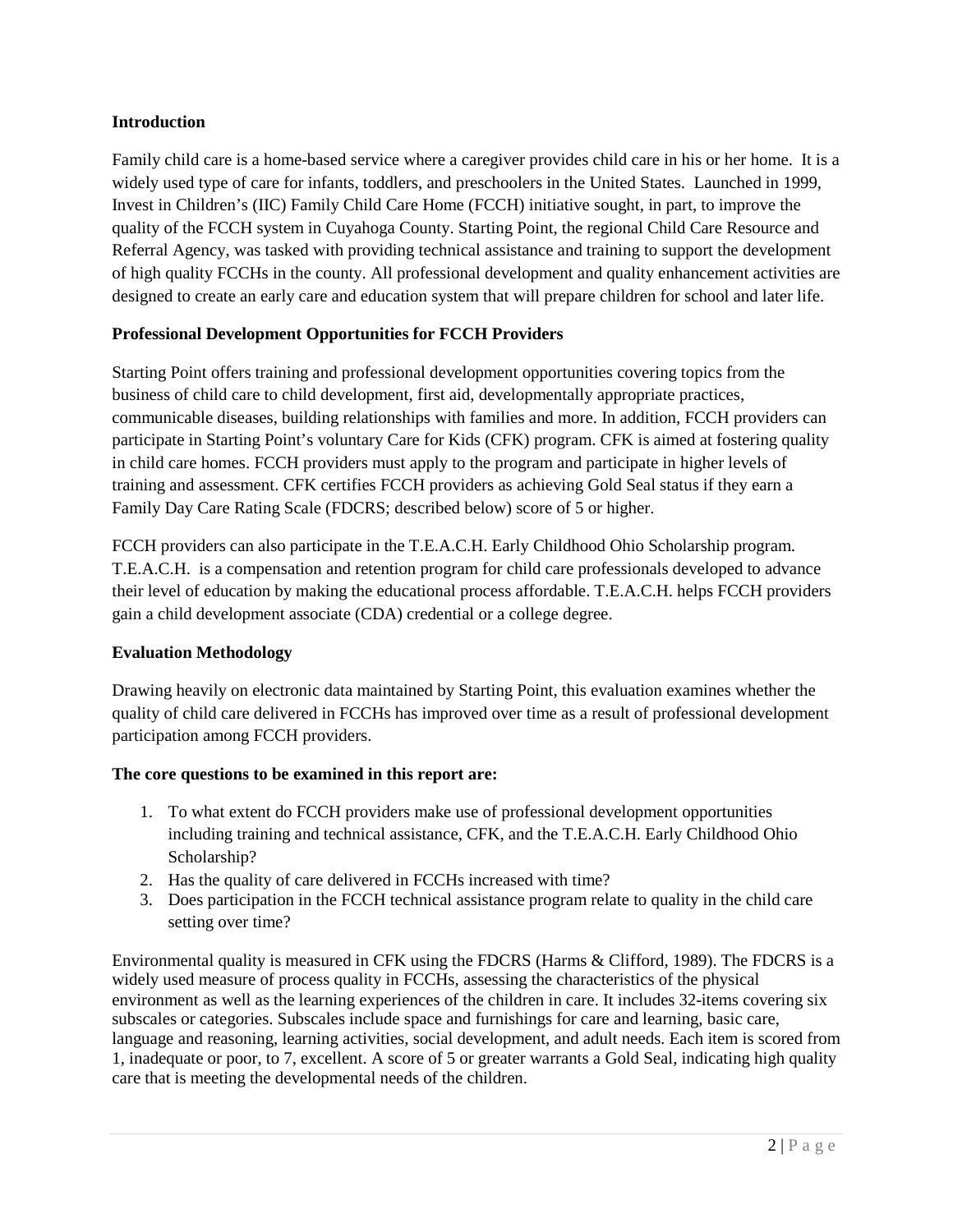*Evaluation Question 1: To what extent do FCCH providers make use of professional development opportunities including trainings and technical assistance, CFK, and the T.E.A.C.H. Early Childhood Ohio Scholarship?*

## **FCCH Sample Description**

To answer Evaluation Question 1, Starting Point's most recent available data (from 2012-2013) were analyzed. There were 832 FCCH providers in Cuyahoga County in 2012-2013. Some providers have been offering child care services since 1991; however, on average, providers have been in operation for 11.6 years (*SD*=5.8 years). In 2012-2013, approximately 17% or 138 FCCHs closed. Figure 1 below shows the location of FCCH providers by operational and Gold Seal status in 2012-2013. As illustrated by the map, FCCHs in 2012-2013 were scattered throughout the county, but predominately clustered on the city's east side. The city of Cleveland is home to 64.5% of FCCH providers.



**Figure 1. Map of FCCHs in Cuyahoga County, 2012-2013 (N=832).**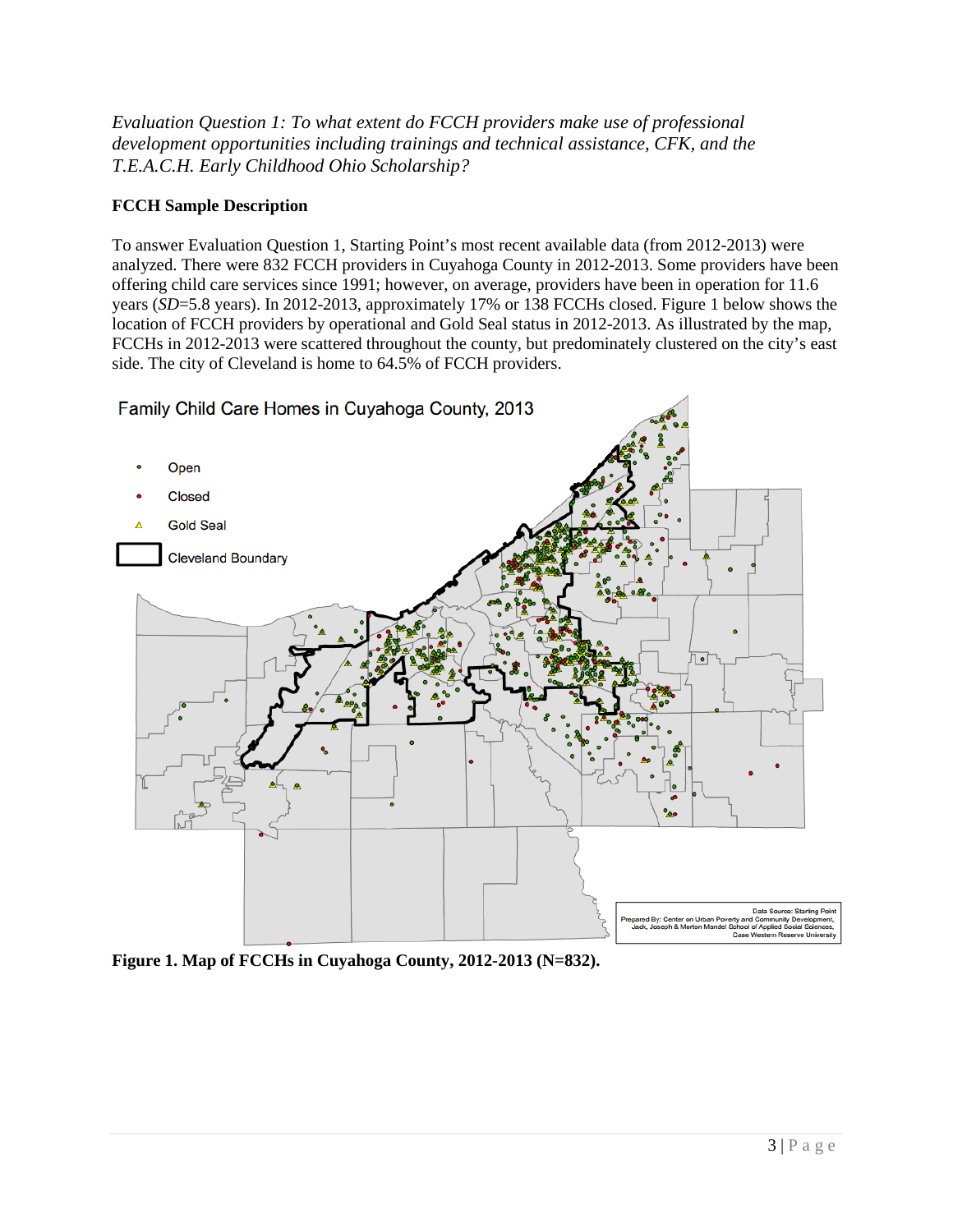#### **Results**

In 2012-2013, 609 or 73.2% of FCCH providers who were open for any point during the year participated in at least one training session. The average number of training sessions attended in 2012-2013 by these 609 providers was M=6.5 (SD=10.1). However, these providers have been in operation for an average of M=11.6 years (SD=5.8). Therefore, the average number of trainings attended per year in operation among the 609 providers was  $M=4.8$  (24.9).

Among the 832 providers open at any point during the 2012-2013, 550 or 66.1% received at least one technical assistance visit. The average number of technical assistance visits received by the 550 FCCHs during the 2012-2013 year was  $M=6.9$  (*SD = 4.7*). These providers received an average of  $M=3.0$ (SD=12.9) technical assistance visits per year in operation.

In 2012-2013, 614 or 73.8% of the 832 FCCHs applied to the CFK program. Approximately 46% (n=285) of providers who applied to the CFK program in 2012-2013 completed the application process within the year and became CFK certified. Of those who became CFK certified, 81% or 231 earned a Gold Seal (i.e., received a FDCRS score > 5). Lastly, 10.2% of providers received T.E.A.C.H. Early Childhood Ohio Scholarships in 2012-2013.

Given the number of FCCH providers that closed in 2012-2013 (n=138), we explored differences between the homes that closed and those that remain open. Results suggest that closure status was not related to service tenure or Gold Seal status (see **Table 1** below). Proportionally equal numbers of homes that closed and that remain open were in operation for more than 10 years. Similarly, proportionally equal numbers of homes that closed and that remain open had attained gold seal status. A significantly greater proportion of homes that remain open, however, were participating in the CFK program. While 50% of FCCHs that are currently providing services are involved in the voluntary CFK program, only 8% of homes that closed were involved in the program.

|                         | Table 1. Association between closure status and tenure, CFK participation, and gold seal status |  |  |  |  |
|-------------------------|-------------------------------------------------------------------------------------------------|--|--|--|--|
| among FCCHs, 2012-2013. |                                                                                                 |  |  |  |  |
|                         |                                                                                                 |  |  |  |  |

| <b>Status in</b><br>2012-2013 | Operating for $> 10$ yrs <sup>a</sup> | <b>Participating in CFK</b><br>Program* | <b>Awarded Gold Seal</b> <sup>b</sup> |  |  |
|-------------------------------|---------------------------------------|-----------------------------------------|---------------------------------------|--|--|
| Open                          | $n=470, 67.7\%$                       | $n=347, 50.0\%$                         | $n=222, 64.0\%$                       |  |  |
| Closed                        | $n=92, 66.7\%$                        | $n=11, 8.0\%$                           | $n=7,63.6%$                           |  |  |

 ${}^{\text{a}}\text{X}^2(1, N=832) = 0.06$ , p=.81.

 $*X^2(1, N=832) = 82.9, p<.01.$ 

 ${}^{\text{b}}\text{X}^2(1, N=358) = 0.00, p=.98$ . This nonsignificant chi-square result should be interpreted with caution as one cell has a count of less than 10 observations.

Note. 10 years was selected as the dichotomous cut point due to a bimodal 'years in service' variable distribution. That is, no FCCH providers were in service for 10 years (either significantly more or significantly less).

Providers who closed in 2012-2013 differed from homes that remain open in three additional areas. Providers who closed attended significantly fewer trainings per year in operation (M=0.3, *SD*=0.5) than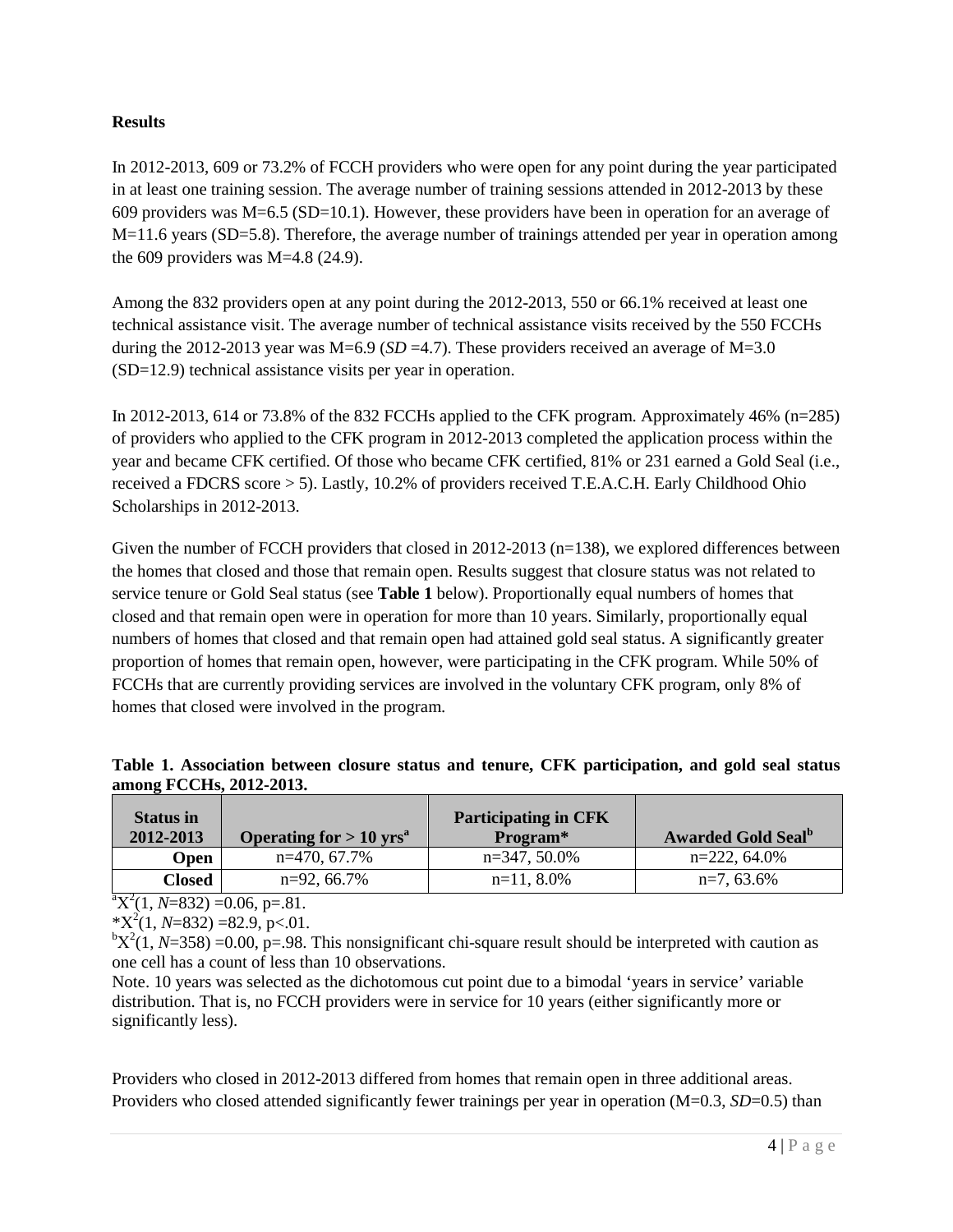homes that remain open  $(M=5.1, SD=25.6)$ . Similarly, homes that closed received significantly fewer TA visits per year in operation (M=0.5, *SD*=0.8) than homes that remain open (M=3.2, *SD* =13.4). Lastly, homes that closed had a lower mean FDCRS score (M=1.7, *SD*=2.7) than homes that remain open (M=3.4, *SD*=2.9). These findings suggest that lower quality homes are more likely than higher quality homes to discontinue service.

*Evaluation Question 2: Has the quality of care delivered in FCCHs increased with time?*

# **FCCH Sample Description**

To examine FCCH quality over time, a cross-sectional sample was created using data extracted by Starting Point in February 2014. The data extraction included all FCCHs in Cuyahoga County that had ever been certified, N=2,758. Only a subset of these homes remained in operation as of December 2013, n=694.

## **Results**

To explore quality of care over time, all FCCHs participating in the CFK program each year, regardless of when they were certified, were included. Sample sizes are quite varied from year to year. For example, in 2000, data are available from n=203 providers whereas in 2001 data are available from n=768 providers. The percentage of providers participating in the CFK program also varied each year. For example, in 2013, 358 of the 832 providers ever open in the year (see **Table 2**) participated in CFK, however, valid FDCRS scores were only available for 315 of the 358 FCCH providers in the program. As illustrated in **Figure 2** below, with the exception of 2009, quality of care has increased from 2000 to 2013. The decrease in quality from 2008 to 2009 likely reflects Starting Point's use of the alternate form of the FDCRS, which they switched to for only that year. While quality of care has increased over time, it was only in the last two years (2012, 2013) that the average FDCRS score was greater than 5 (indicative of Gold Seal status).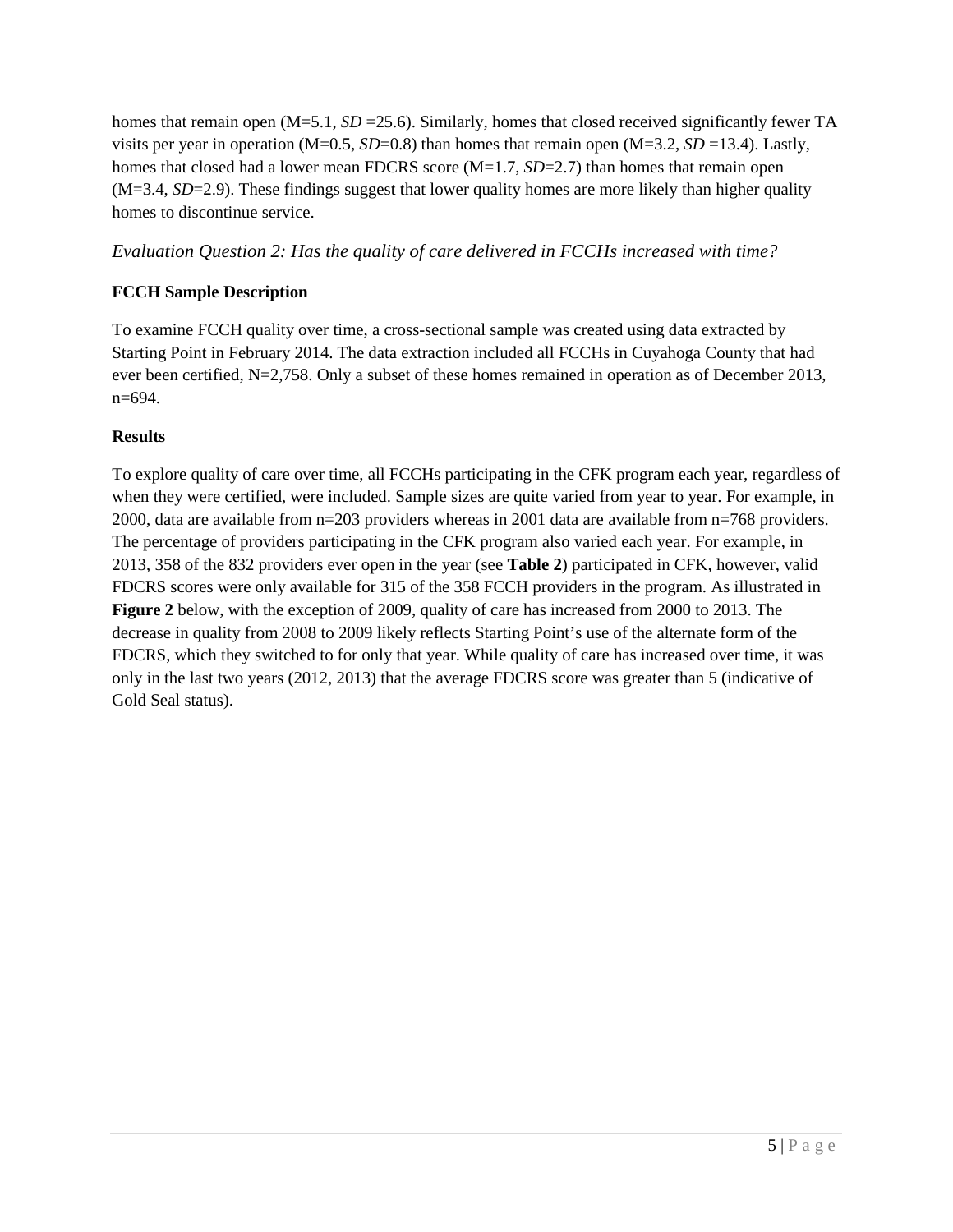

**Figure 2**. **Mean FDCRS score among FCCHs participating in CFK, 2000-2013.** \* Note. Alternate form of FDCRS used for 2009 only.

In addition to mean FDCRS scores increasing over time, the percent of FCCHs earning a score of 5 or greater, suggesting high quality care, has increased as well, particularly since 2010 (see **Figure 3** below). In 2013, 82.2% of FCCH providers earned a FDCRS score of 5 or greater compared to 29.6% of providers in 2000.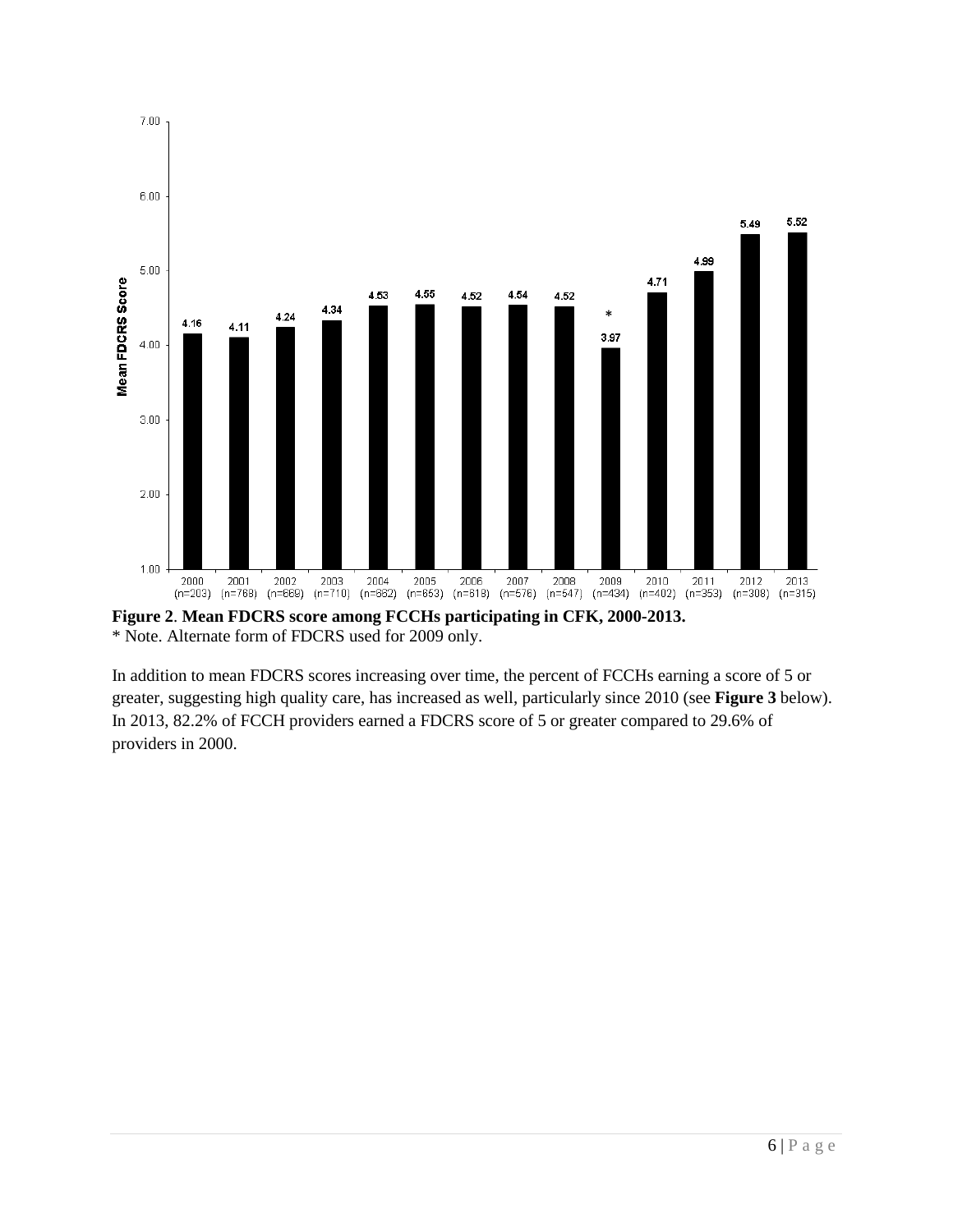

**Figure 3. Percent of FCCH providers by FDCRS score groupings, 2000-2013.** \* Note. Alternate form of FDCRS used for 2009 only.

*Evaluation Question 3: Does participation in the FCCH technical assistance program relate to quality in the child care setting over time?*

#### **FCCH Sample Description**

We explored the association between participation in professional development opportunities and quality of child care in two ways. First, we created low and high technical assistance dose groups. For each year, the frequency distribution of TA visit receipt among all FCCHs was plotted. Low dose homes comprise the lower 25% of the distribution and high dose homes comprise the upper 25% of the distribution. **Table 2** below presents the number of homes in each category from 2000 to 2011. In 2012, a new proscribed model of TA participation was implemented; FCCH providers were mandated to participate in a set number of TA visits based on their FDCRS score. As they were not freely self-selecting to receive TA, we do not include data after 2011 in this analysis.

#### **Table 2. Number of low dose and high dose FCCH, 2000-2013.**

|                                                      |  |  | 2001 2002 2003 2004 2005 2006 2007 2008 2009 2010 2011 |  |  |  |  |
|------------------------------------------------------|--|--|--------------------------------------------------------|--|--|--|--|
| Low                                                  |  |  | 494 419 384 357 321 370 364 315 325 324 233 238        |  |  |  |  |
| High 484 384 379 324 374 370 278 277 256 247 252 205 |  |  |                                                        |  |  |  |  |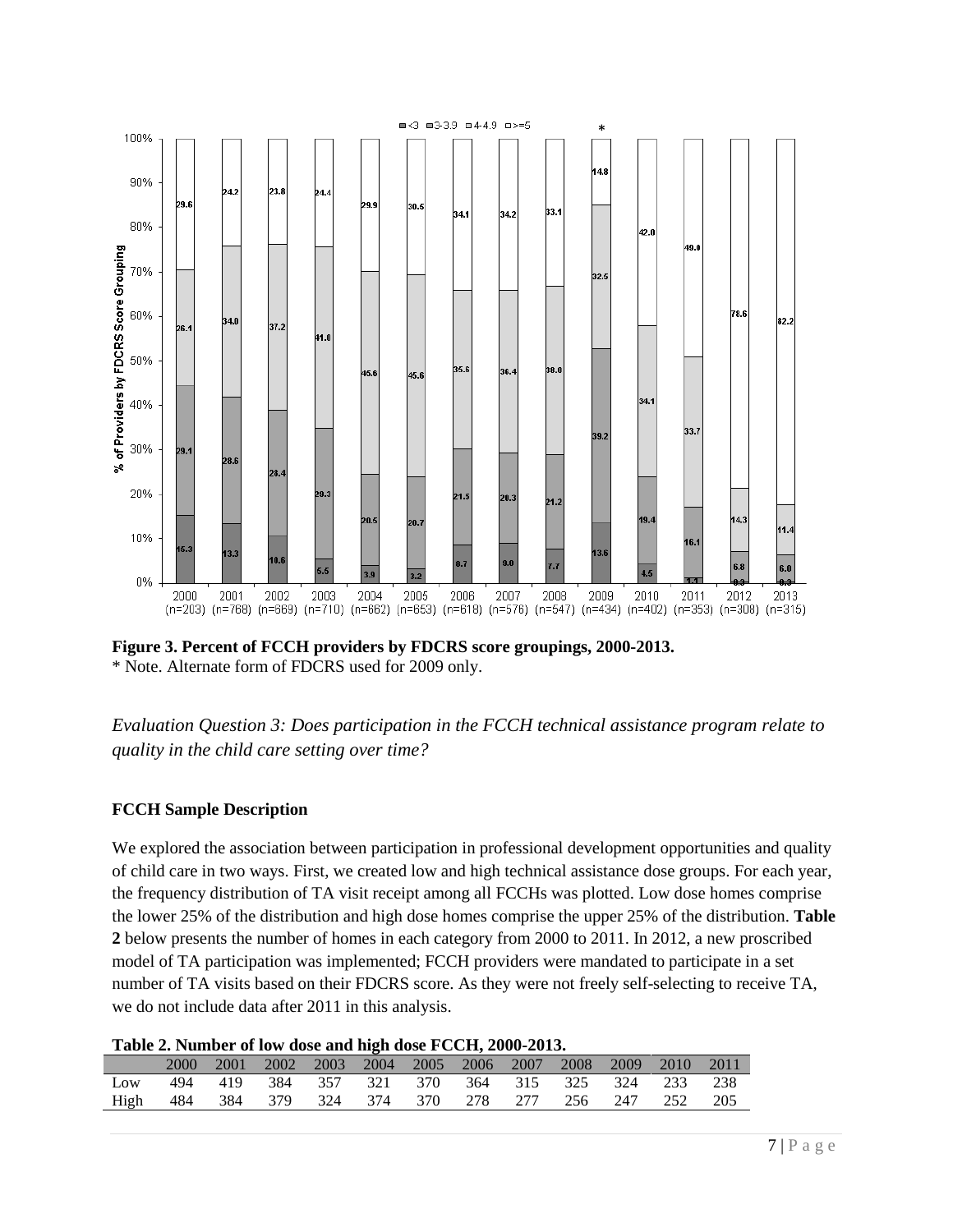#### **Results**

Given the small number of homes in the low dose group with a valid FDCRS score (see **Table 3** below), comparison of the mean FDCRS scores between low and high dose groups from 2009 to 2011 should be done with caution. As illustrated in **Table 3**, high dose homes had higher average FDCRS scores than low dose homes for every year except in 2000 suggesting a positive association between TA visit receipt and quality of child care provided. However, while high dose homes outperformed low dose homes, average FDCRS scores for high dose homes only exceeded 5 four times.

|  |  |  | Table 3. Mean (standard deviation) FDCRS score among low and high dose TA homes, 2000-2011. |  |  |  |  |
|--|--|--|---------------------------------------------------------------------------------------------|--|--|--|--|
|  |  |  | $0.001$ 0.000 0.000 0.004 0.005 0.005 0.000 0.000 0.010 0.011                               |  |  |  |  |

|      | 2000 | 2001                    | 2002  | 2003                                                            | 2004  | 2005 2006 |                 | 2007  | 2008  | 2009  | 2010    | 2011  |
|------|------|-------------------------|-------|-----------------------------------------------------------------|-------|-----------|-----------------|-------|-------|-------|---------|-------|
| Low  |      | 3.9                     | 4.0   | $3.9$ 4.0 4.3 3.7 3.5 3.3 $*3.7$ $*3.5$                         |       |           |                 |       |       |       |         | *4.8  |
|      |      | $(1.4)$ $(1.1)$ $(1.0)$ |       | $(0.8)$ $(0.8)$ $(0.7)$ $(1.2)$ $(1.1)$ $(1.1)$ $(1.0)$ $(0.9)$ |       |           |                 |       |       |       |         | (0.8) |
| High | 4.1  |                         |       | 4.2 4.2 4.6 4.7 4.7                                             |       |           | 4.9             | 4.9   | 5.0   | 4.2   | 4.9 5.2 |       |
|      |      | (l,l)                   | (0.9) | (0.9)                                                           | (0.8) |           | $(0.9)$ $(1.0)$ | (1.0) | (0.9) | (0.9) | (1.0)   |       |

\*Fewer than 20 FCCHs in these groups.

Second, using a change score regression model, we explored the contribution of average number of trainings attended per year and average number of technical assistance visits received per year to FDCRS score change. Among the FCCHs included in the analysis, 68.0% of providers increased in quality from their initial to most recent FDCRS score (by an average of 1.6 points), 2.3% scored exactly the same at Time 1 (initial FDCRS) and Time 2 (most recent FDCRS), and 29.7% decreased in quality (by an average of -0.9 points). **Table 4** highlights differences between providers whose quality increased (i.e., 'increased quality' group) and providers whose quality decreased (i.e., 'decreased quality' group) on variables included in the change score regression.

|                                   | 'Increased Quality' |           | 'Decreased Quality' |           |  |
|-----------------------------------|---------------------|-----------|---------------------|-----------|--|
|                                   | Group               |           | Group               |           |  |
|                                   | М                   | <b>SD</b> | M                   | <b>SD</b> |  |
| Years in service                  | 7.8                 | 5.2       | 5.7                 | 3.9       |  |
| Average trainings attended / year | 3.7                 | 2.7       | 3.1                 | 3.0       |  |
| Average TA received / year        | 7.3                 | 4.0       | 6.8                 | 3.2       |  |
| Average initial FDCRS score       | 3.3                 | 0.9       | 4.8                 | 1.3       |  |
| Average most recent FDCRS score   | 4.9                 | 1.1       | 3.8                 |           |  |

**Table 4. Mean score differences between FCCHs that increased and decreased in quality.**

Interestingly, FCCHs that decreased in quality from their initial to most recent FDCRS score had higher initial FDCRS scores, on average, than homes whose quality increased from Time 1 to Time 2. Yet, FCCHs in the 'increased quality' group were in operation for an average of 2.1 years longer than homes in the 'decreased quality' group. In addition, they attended slightly more trainings per year in operation and received slightly more technical assistance than homes in the 'decreased quality' group. **Table 5** below, presents correlations among professional development and most recent FDCRS score.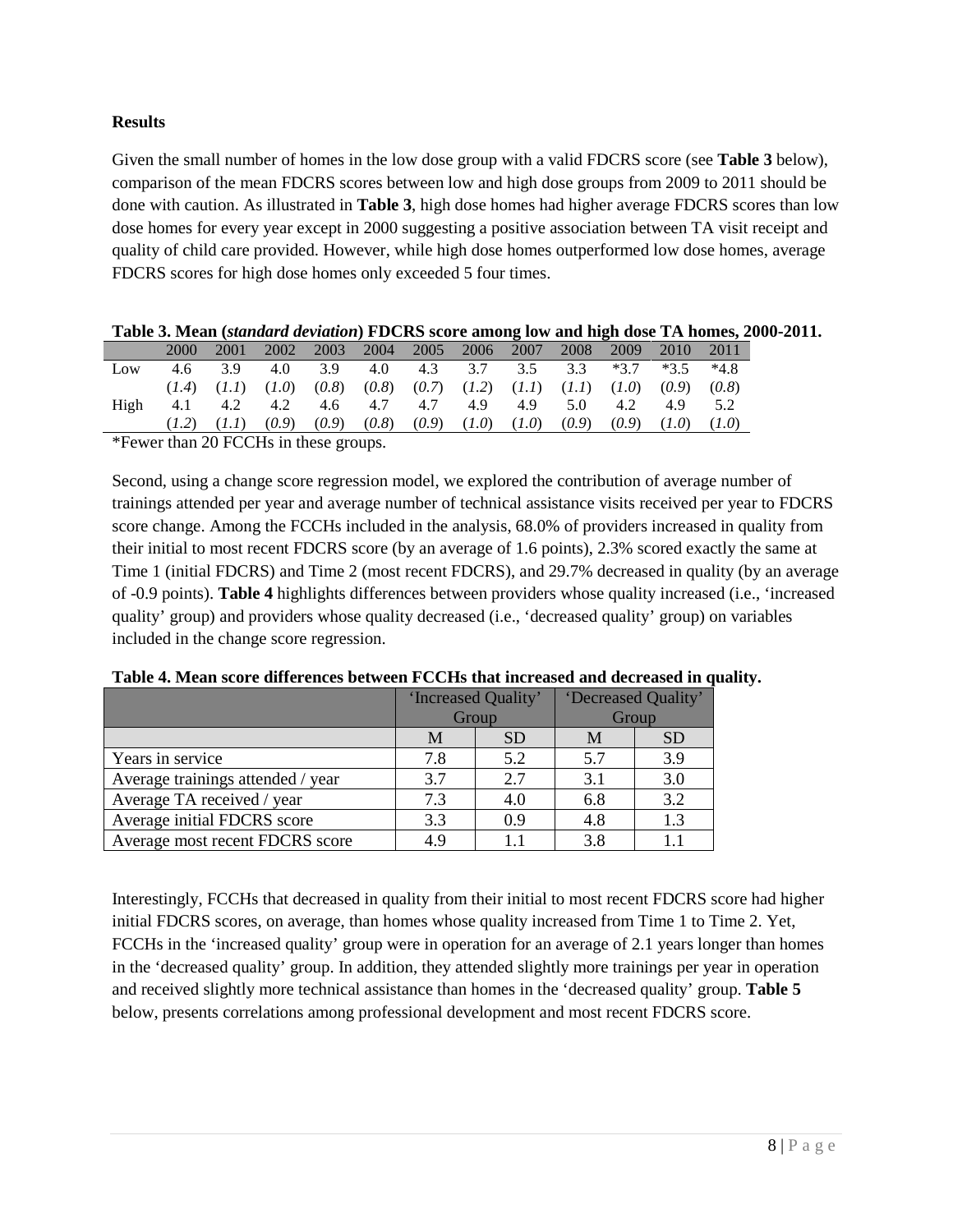| 1. First FDCRS score                                    |        |        |  |
|---------------------------------------------------------|--------|--------|--|
| 2. Average number of trainings attended per yr          | $-.06$ |        |  |
| 3. Average number of technical assistance visits per yr | .02    | $*.65$ |  |
| 4. Most recent FDCRS score                              | $*23$  | * つち   |  |

**Table 5. Correlations among professional development and most recent FDCRS score.**

 $*p<.05$ .

As shown in **Table 5**, initial FDCRS score is neither associated with average number of trainings attended per year nor average number of technical assistance visits received per year suggesting that providers who come into the CFK program already at high quality are not self-selecting to attend more trainings or receive more TA. As would be expected, initial FDCRS score and most recent FDCRS score were positively correlated as was average number of trainings attended per year and average number of technical assistance visits received per year. Both training and technical assistance were also positively correlated with most recent FDCRS score such that increases in the number of trainings attended and the number of TA visits received were associated with increases in most recent FDCRS score.

**Table 6** presents change score regression coefficients for three different models. Model 1 includes the effect of initial FDCRS score on FDCRS score change, accounting for 39.0% of the variance in change. Initial FDCRS score is significantly related to change score; the negative correlation between the two variables indicates that as a provider's initial FDCRS score increases the amount of change possible decreases. In Model 2, we included the effect of average number of trainings attended per year in operation to initial FDCRS score. Results indicate that average number of trainings attended per year significantly predicts FDCRS score change, after controlling for the effect of initial FDCRS score. However, adding this variable to the model accounted for a small percent of the variance. Interpretation of the regression coefficient indicates that a provider would have to attend an average of approximately 10 trainings per year in operation to see a one point change (increase) in FDCRS score. Lastly, Model 3 includes the average number of TA visits received per year. This variable also significantly predicts change in FDCRS score after controlling for the effect of initial FDCRS score and mean number of trainings attended per year on change. With the inclusion of TA in the model, however, average number of trainings attended per year no longer predicts FDCRS score change. Similar to the interpretation of Model 2, a provider would have to receive about 10 TA visits per year to see a 1 point change (increase) in FDCRS score. Importantly, the final model accounts for less than half of the variance in FDCRS score change suggesting other omitted factors that significantly predict this outcome.

|                                 |        |            |        |          | . .    |
|---------------------------------|--------|------------|--------|----------|--------|
|                                 | b      | <b>SEB</b> |        |          | Adj R2 |
| Model 1                         |        |            |        |          | .39    |
| Initial FDCRS score             | $-.77$ | .07        | $-.63$ | ${<}001$ |        |
| Model 2                         |        |            |        |          | .43    |
| Initial FDCRS score             | $-76$  | .07        | $-.62$ | < .001   |        |
| M # trainings attended per yr   | .11    | .03        | .21    | < .001   |        |
| Model 3                         |        |            |        |          | .45    |
| Initial FDCRS score             | $-.77$ | .07        | $-.63$ | < 0.001  |        |
| M # trainings attended per yr   | .04    | .04        | .07    | .33      |        |
| $M$ # TA visits received per yr | .10    | .03        | .21    | .006     |        |

**Table 6. Contribution of professional development to FDCRS score change.**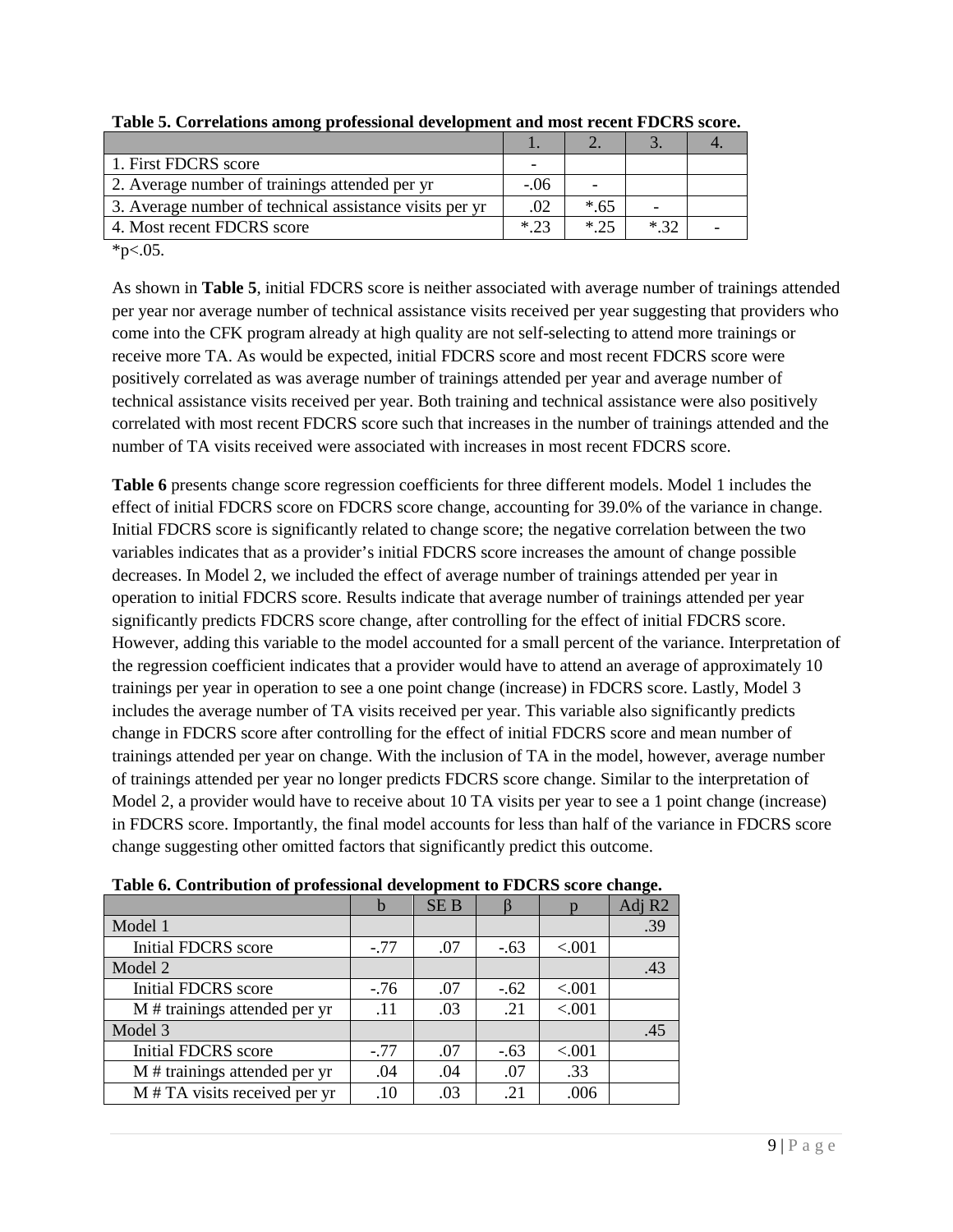#### **Exploratory Analyses**

Lastly, we linked information on FCCH provider quality to kindergarten readiness to explore associations between quality of early childhood education in FCCHs and subsequent school readiness. Since 2005, public schools in the State of Ohio have used the State-mandated Kindergarten Readiness Assessment-Literacy (KRA-L) to measure kindergarten readiness. KRA-L scores range from 0-29 and fall in one of three bands: Band 1 (0-13) - defined as *Assess broadly for intense instruction*; Band 2 (14-23) - defined as *Assess for targeted instruction;* and Band 3 (24-29) - defined as *Assess for enriched instruction*. For the purposes of remediation, children scoring in Band 1 may be at serious risk of being unprepared for kindergarten, and children scoring in Band 2 may reflect some level of unpreparedness. The purpose of these scores is to guide kindergarten educators in developing individually tailored, child specific instruction.

Using childcare subsidy data from Cuyahoga County Job and Family Services from 2007-2010 and Cleveland Metropolitan School District (CMSD) data from 2009 to 2011, we followed children born in Cuyahoga County between 2004 – 2006 through preschool and kindergarten. As seen in **Figure 4** below, FCCH attendance was broken into several categories based on length of time in care, whether the home had Gold Seal status, and whether the child also received another form of high quality child care. **Figure 4** only contains information from children using a subsidy to attend a FCCH. The percent of CMSD students born between 2004 and 2006 and scoring in Bands 1-3 are presented for comparison purposes.

As depicted in **Figure 4**, children who attended a non-Gold Seal (GS) home for at least one month and did not receive any other form of high quality child care had the lowest average KRA-L score, nearly 2 points below the CMSD average for children born between 2004 and 2006. Children who attended a Gold Seal home for at least 12 months and received another form of high quality child care had the highest average KRA-L score, 17.6. Attending a GS home, but not receiving another form of high quality care produced a small increase in average KRA-L score, but still did not exceed the KRA-L average for CMSD students born between 2004-2006. Receiving care in a GS home as well as from another high quality provider raised KRA-L scores between 1.2 and 2.1 points.

These results suggest that attending a GS home for at least a year is associated with a modest increase in KRA-L scores; however, these data are correlational and could be the result of self-selection. That is, GS homes could attract a different type of family than non-GS homes and those families could differ in other ways that are related to their children's kindergarten readiness. These findings could be the result of family differences and have nothing to do with FCCH attendance.